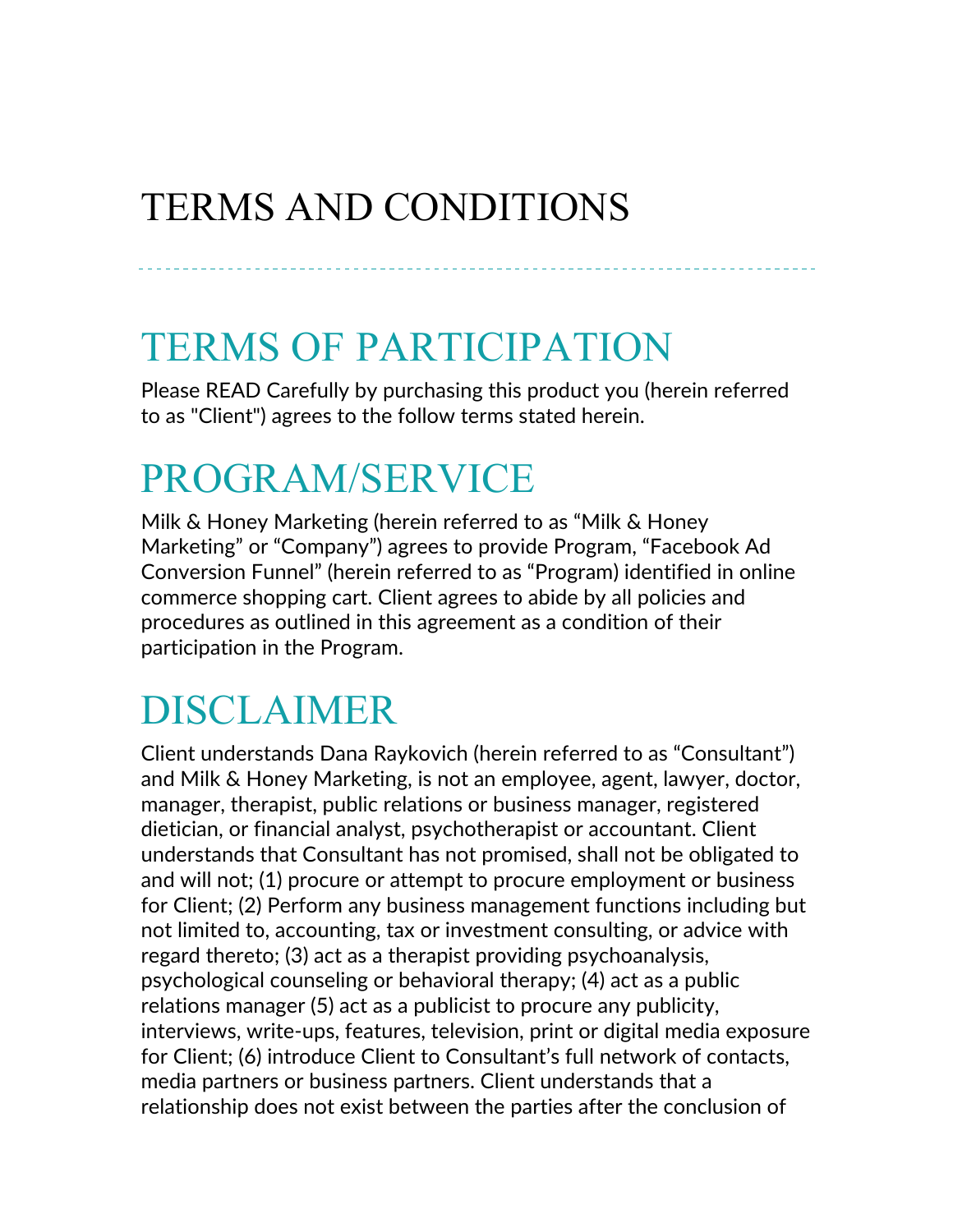this program. If the Parties continue their relationship, a separate agreement will be entered into.

# **FEES**

The fee for Facebook Ad Conversion Funnel are the following two options: 2 payments of \$1497 (one due today and one due upon completion of funnel, but before it goes live), or 1 payment of \$2995 (due today) Please note that if you choose the 2 payment option, Dana Raykovich and Milk & Honey Marketing retain the right to suspend access to any program if payments are not made as they are due. Further, if at any time if there is a past due payment, access to the program will be temporarily restricted until the account is in current financial standing. Should you have any account questions you can email dana@milkandhoneymarketing.com at any time.

# METHODS OF PAYMENT

If Client elects to pay in FULL, Client may pay by credit card or debit card.

#### REFUND POLICY

We want you to be satisfied with your purchase and will do our best to make sure that you get the best results possible.

All refunds are discretionary as determined by Milk & Honey Marketing. We will not provide refunds after the 30th day from your date of purchase and all payments must be made on a timely basis. If payments are not made on time, you agree that your funnel will not go live until you pay the remaining balance plus interest on all past-due sums at a rate of 1.5% per month or the highest rate allowed by law, whichever is greater.

If you have any questions or problems, please let us know by contacting our support team directly at dana@milkandhoneymarketing.com

# CONFIDENTIALITY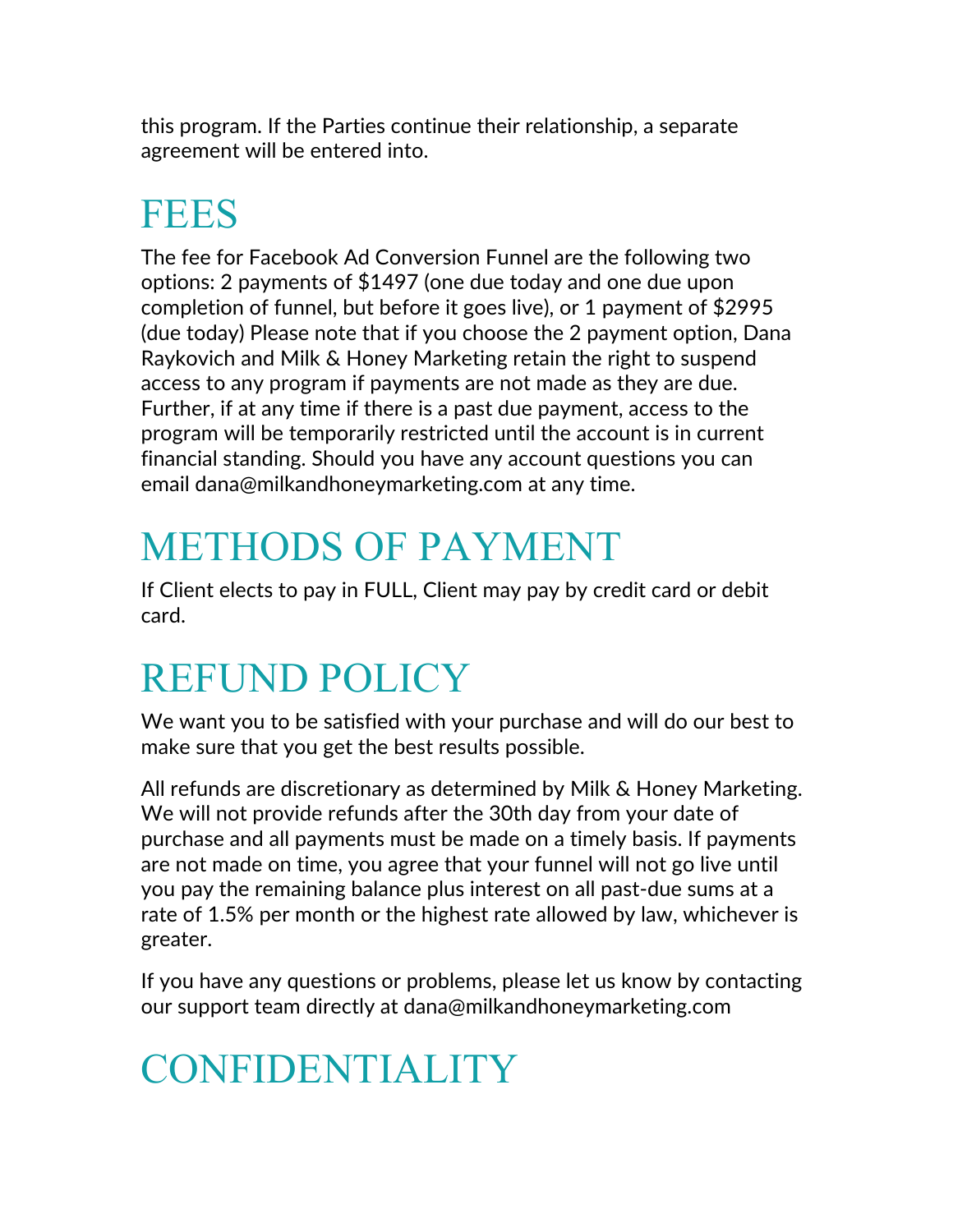The Company respects Client's privacy and insists that Client respects the Company's and Program Participants (herein referred to as "Participants"). Thus, consider this a mutual non-disclosure agreement. Any Confidential Information shared by Program participants or any representative of the Company is confidential, Proprietary, and belongs solely and exclusively to the Participant who discloses it. Parties agree not to disclose, reveal or make use of any Confidential Information or any transactions, during discussions, on the forum or otherwise. Client agrees not to use such confidential information in any manner other than in discussion with other Participants during Program. Participants agree to be contacted through the methods and details provided at the time of registration on matters regarding, but not limited to: program details, new offers, balances due and collections; unless otherwise requested by the consumer. Confidential Information includes, but is not limited to, information disclosed in connection with this Agreement, and shall not include information rightfully obtained from a third party. Both Parties will keep Confidential Information in strictest confidence and shall use the best efforts to safeguard the Confidential Information and to protect it against disclosure, misuse, espionage, loss and theft. Client agrees not to violate the Company's publicity or privacy rights. Furthermore Client will NOT reveal any information to a third party obtained in connection with this Agreement or Company's direct or indirect dealings with Client including but not limited to; names, email addresses, third-party company titles or positions, phone numbers or addresses. Additionally, Consultant will not, at any time, either directly or indirectly, disclose confidential information to any third party. Further, by purchasing this product you agree that if you violate or display any likelihood of violating this session the Company and/or the other Program participant(s) will be entitled to injunctive relief to prohibit any such violations to protect against the harm of such violations.

#### NO TRANSFER OF INTELLECTUAL PROPERTY

Milk & Honey Marketing's program is copyrighted and original materials that have been provided to Client are for Client's individual use only and a single-user license. Client is not authorized to use any of Company's intellectual property for Client's business purposes. All intellectual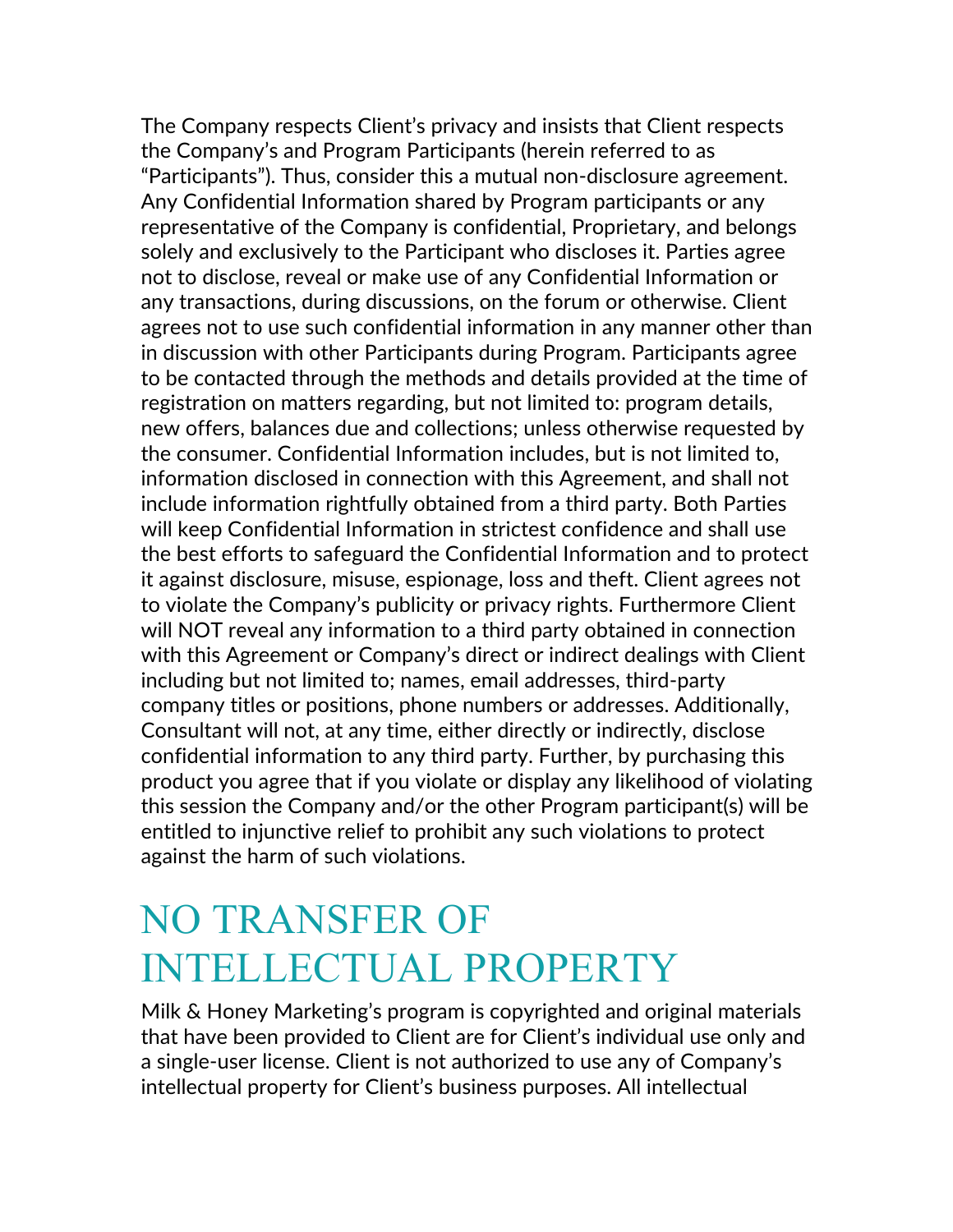property, including Company's copyrighted program and/or course materials, shall remain the sole property of the Milk & Honey Marketing. No license to sell or distribute Company's materials is granted or implied. By purchasing this product, Client agrees (1) not to infringe any copyright, patent, trademark, trade secret, or other intellectual property rights, (2) that any Confidential Information shared by the Company is confidential and proprietary, and belongs solely and exclusively to the Company, (3) Client agrees not to disclose such information to any other person or use it in any manner other than in discussion with the Company. Further, by purchasing this product, Client agrees that if Client violates, or displays any likelihood of violating, any of Client's agreements contained in this paragraph, the Company will be entitled to injunctive relief to prohibit any such violations and to protect against the harm of such violations.

## CLIENT RESPONSIBILITY

Company makes no representations, warranties or guarantees verbally or in writing. Client understands that because of the nature of the program and extent, the results experienced by each client may significantly vary. Client acknowledges that as with any business endeavor, there is an inherent risk of loss of capital and there is no guarantee that Client will reach their goals as a result of participation in the Program. Program education and information is intended for a general audience and does not purport to be, nor should it be construed as, specific advice tailored to any individual. Company assumes no responsibility for errors or omissions that may appear in any program materials.

#### INDEPENDENT CONTRACTOR **STATUS**

Nothing in this Agreement is to be construed as creating a partnership, venture alliance, or any other similar relationship. Each party shall be an independent contractor in its performance hereunder and shall retain control over its personnel and the manner in which such personnel perform hereunder. In no event shall such persons be deemed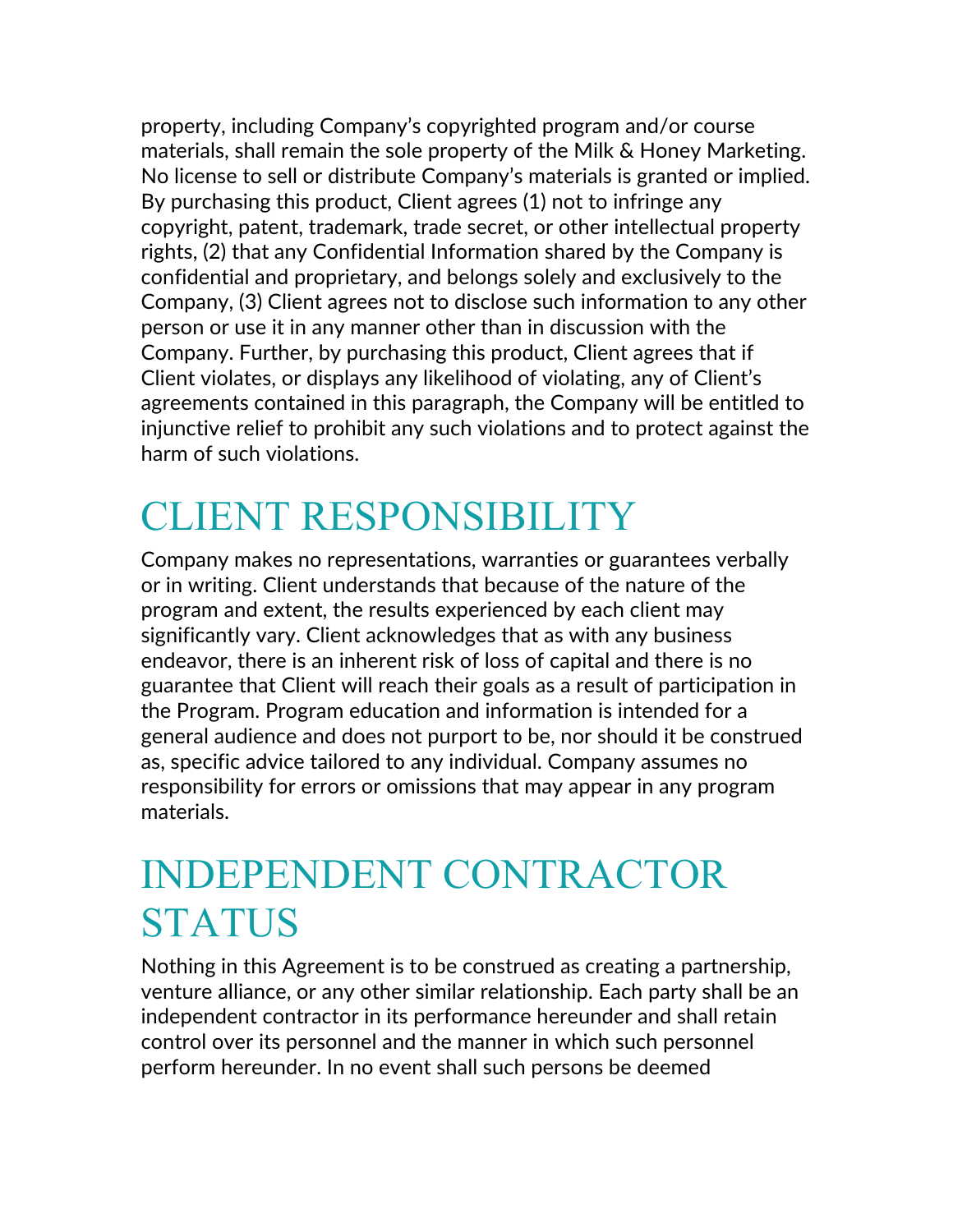employees of the other party by virtue of participation or performance hereunder.

## FORCE MAJEURE

In the event that any cause beyond the reasonable control of either Party, including without limitation acts of God, war, curtailment or interruption of transportation facilities, threats or acts of terrorism, State Department travel advisory, labor strike or civil disturbance, make it inadvisable, illegal, or impossible, either because of unreasonable increased costs or risk of injury, for either Company to perform its obligations under this Agreement, the Company's performance shall be extended without liability for the period of delay or inability to perform due to such occurrence.

#### SEVERABILITY/WAIVER

If any provision of this Agreement is held by to be invalid or unenforceable, the remaining provisions shall nevertheless continue in full force. The failure of either Party to exercise any right provided for herein will not be deemed a waiver of that right or any further rights hereunder.

#### MISCELLANEOUS

LIMITATION OF LIABILITY. Client agrees they used Company's services at their own risk and that Program is only an educational service being provided. Client releases Company, its officers, employees, directors, subsidiaries, principals, agents, heirs, executors, administrators, successors, assigns, Instructors, guides, staff, Participants, and related entities any way as well as the venue where the Programs are being held (if applicable) and any of its owners, executives, agents, or staff (hereinafter "Releasees") from any and all damages that may result from any claims arising from any agreements, all actions, causes of action, contracts, claims, suits, costs, demands and damages of whatever nature or kind in law or in equity arising from my participation in the Programs. Client accepts any and all risks, foreseeable or unforeseeable. Client agrees that Company will not be held liable for any damages of any kind resulting or arising from including but not limited to; direct, indirect,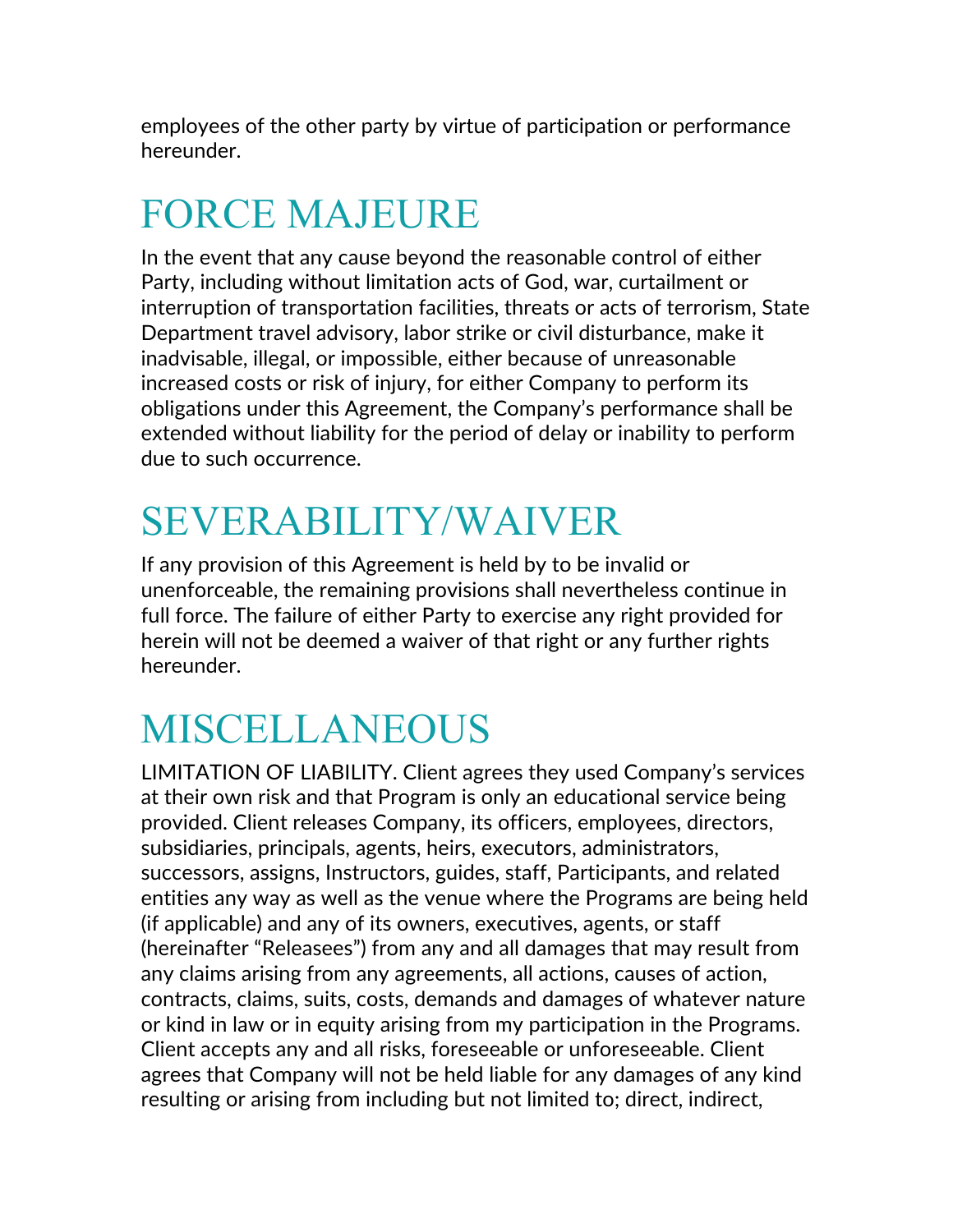incidental, special, negligent, consequential, or exemplary damages happening from the use or misuse of Company's services or enrolment in the Program. Company assumes no responsibility for errors or omissions that may appear in any of the program materials. You also understand that any testimonials or endorsements by our customers or audience represented on our programs, websites, content, landing pages, sales pages or offerings have not been scientifically evaluated by us and the results experienced by individuals may vary significantly.

# NON-DISPARAGEMENT.

The Parties agree and accept that the only venue for resolving such a dispute shall be in the venue set forth herein below. The parties agree that they neither will engage in any conduct or communications with a third party, public or private, designed to disparage the other. Neither Client nor any of Client's associates, employees or affiliates will directly or indirectly, in any capacity or manner, make, express, transmit speak, write, verbalize or otherwise communicate in any way (or cause, further, assist, solicit, encourage, support or participate in any of the foregoing), any remark, comment, message, information, declaration, communication or other statement of any kind, whether verbal, in writing, electronically transferred or otherwise, that might reasonably be construed to be derogatory or critical of, or negative toward, the Company or any of its programs, members, owner directors, officers, Affiliates, subsidiaries, employees, agents or representatives.

## ASSIGNMENT.

Client may not assign this Agreement without express written consent of Company.

## MODIFICATION.

Company may modify terms of this agreement at any time. All modifications shall be posted on the Milk & Honey Marketing's website and purchasers shall be notified.

## TERMINATION.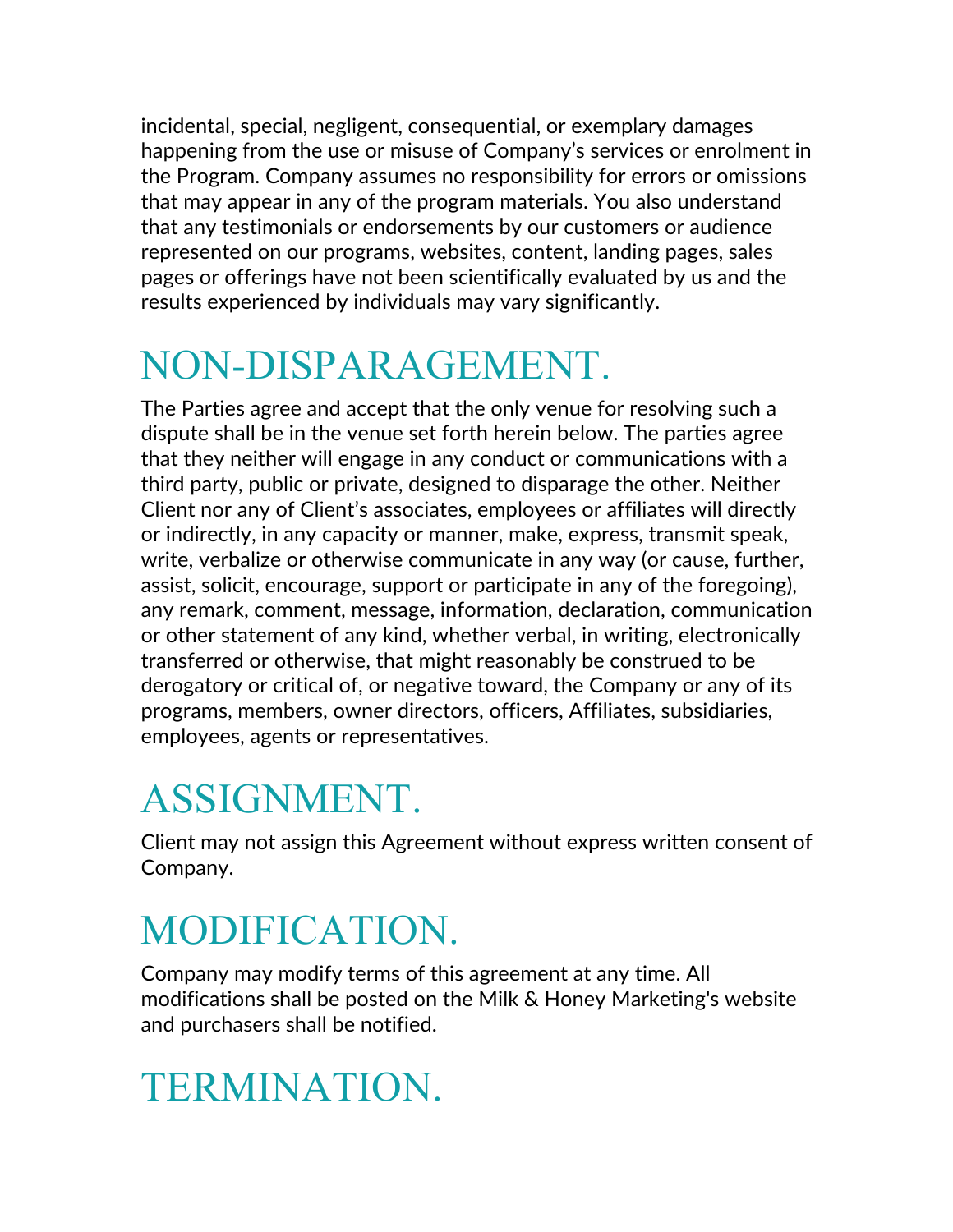Company is committed to providing all clients in the Program with a positive Program experience. By purchasing this product, Client agrees that the Company may, at its sole discretion, terminate this Agreement, and limit, suspend, or terminate Client's participation in the Program without refund or forgiveness of monthly payments if Client becomes disruptive to Company or Participants, Client fails to follow the Program guidelines, is difficult to work with, impairs the participation of the other participants in the Program or upon violation of the terms as determined by Company. Client will still be liable to pay the total contract amount.

#### INDEMNIFICATION.

Client shall defend, indemnify, and hold harmless Company, Company's officers, employers, employees, contractors, directors, related entities, trustees, affiliates, and successors from and against any and all liabilities and expense whatsoever – including without limitation, claims, damages, judgments, awards, settlements, investigations, costs, attorneys fees, and disbursements – which any of them may incur or become obligated to pay arising out of or resulting from the offering for sale, the sale, and/or use of the product(s), excluding, however, any such expenses and liabilities which may result from a breach of this Agreement or sole negligence or wilful misconduct by Company, or any of its shareholders, trustees, affiliates or successors. Client shall defend Company in any legal actions, regulatory actions, or the like arising from or related to this Agreement. Client recognizes and agrees that all of the Company's shareholders, trustees, affiliates and successors shall not be held personally responsible or liable for any actions or representations of the Company. In consideration of and as part of my payment for the right to participate in Milk & Honey Marketing Programs, the undersigned, my heirs, executors, administrators, successors and assigns do hereby release, waive, acquit, discharge, indemnify, defend, hold harmless and forever discharge Milk & Honey Marketing and its subsidiaries, principals, directors, employees, agents, heirs, executors, administrators, successors, and assigns and any of the training instructors, guides, staff or students taking part in the training in any way as well as the venue where the Programs are being held (if applicable) and any of its owners, executives, agents, or staff (hereinafter "Releasees") of and from all actions, causes of action, contracts, claims, suits, costs, demands and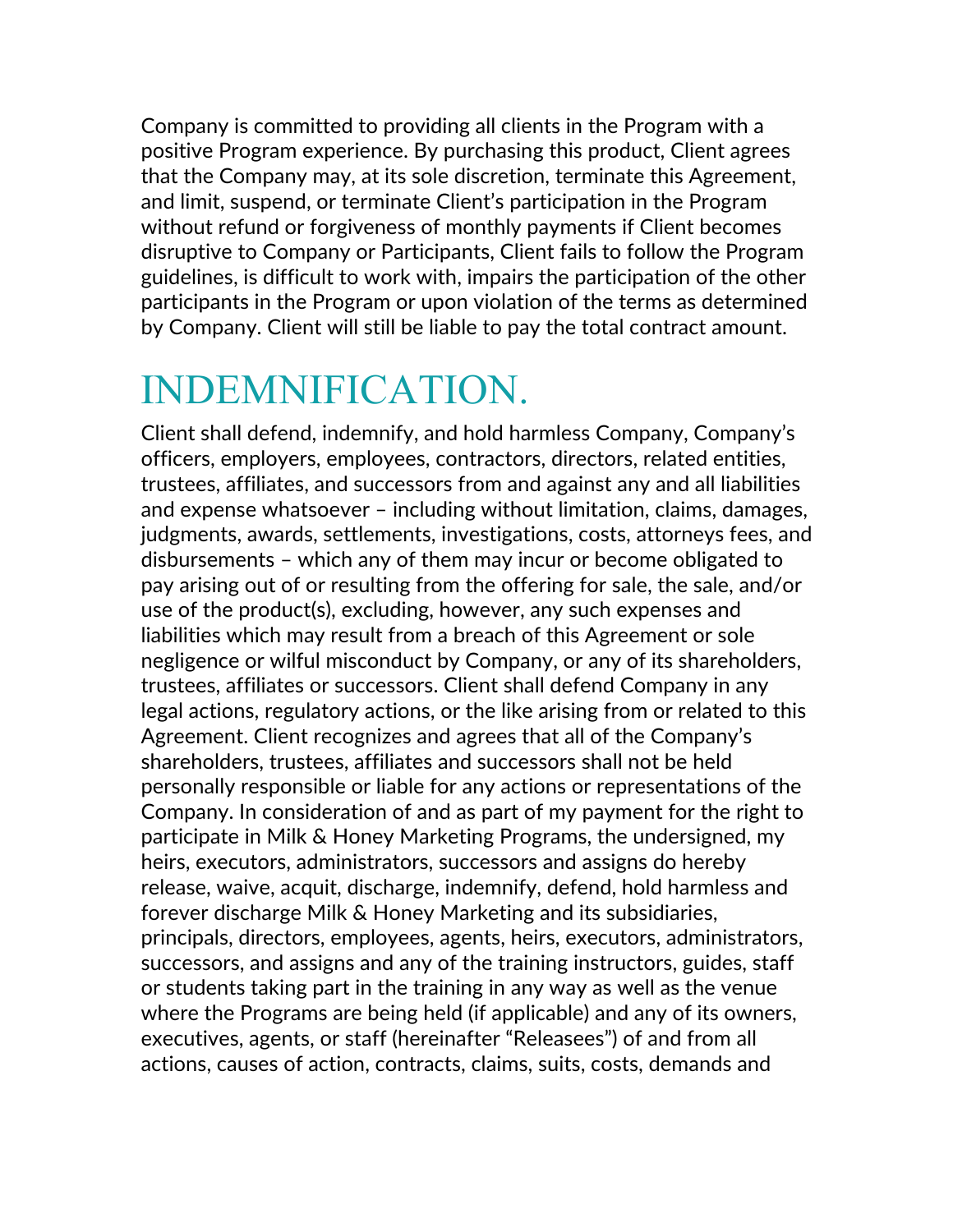damages of whatever nature or kind in law or in equity arising from my participation in the Programs.

## RESOLUTION OF DISPUTES.

If not resolved first by good-faith negotiation between the parties, every controversy or dispute relating to this Agreement will be submitted to arbitration. All claims against Company must be lodged within 100-days of the date of the first claim or otherwise be forfeited forever. The arbitration shall occur within ninety (90) days from the date of the initial arbitration demand. The parties shall cooperate to ensure that the arbitration process is completed within the ninety (90) day period. The parties shall cooperate in exchanging and expediting discovery as part of the arbitration process. The written decision of the arbitrators (which will provide for the payment of costs) will be absolutely binding and conclusive and not subject to judicial review, and may be entered and enforced in any court of proper jurisdiction, either as a judgment of law or a decree in equity, as circumstances may indicate. In disputes involving unpaid balances on behalf of Client, Client is responsible for any and all arbitration and attorney fees.

#### EQUITABLE RELIEF.

In the event that a dispute arises between the Parties for which monetary relief is inadequate and where a Party may suffer irreparable harm in the absence of an appropriate remedy, the injured Party may apply to any court of competent jurisdiction for equitable relief, including without limitation a temporary restraining order or injunction.

#### NOTICES.

Any notices to be given hereunder by either Party to the other may be effected by personal delivery or by mail, registered or certified, postage prepaid with return receipt requested. Notices delivered personally shall be deemed communicated as of the date of actual receipt; mailed notices shall be deemed communicated as of three (3) days after the date of mailing. For purposes of this Agreement, "personal delivery" includes notice transmitted by fax or email. Email: dana@milkandhoneymarketing.com. This Agreement shall be binding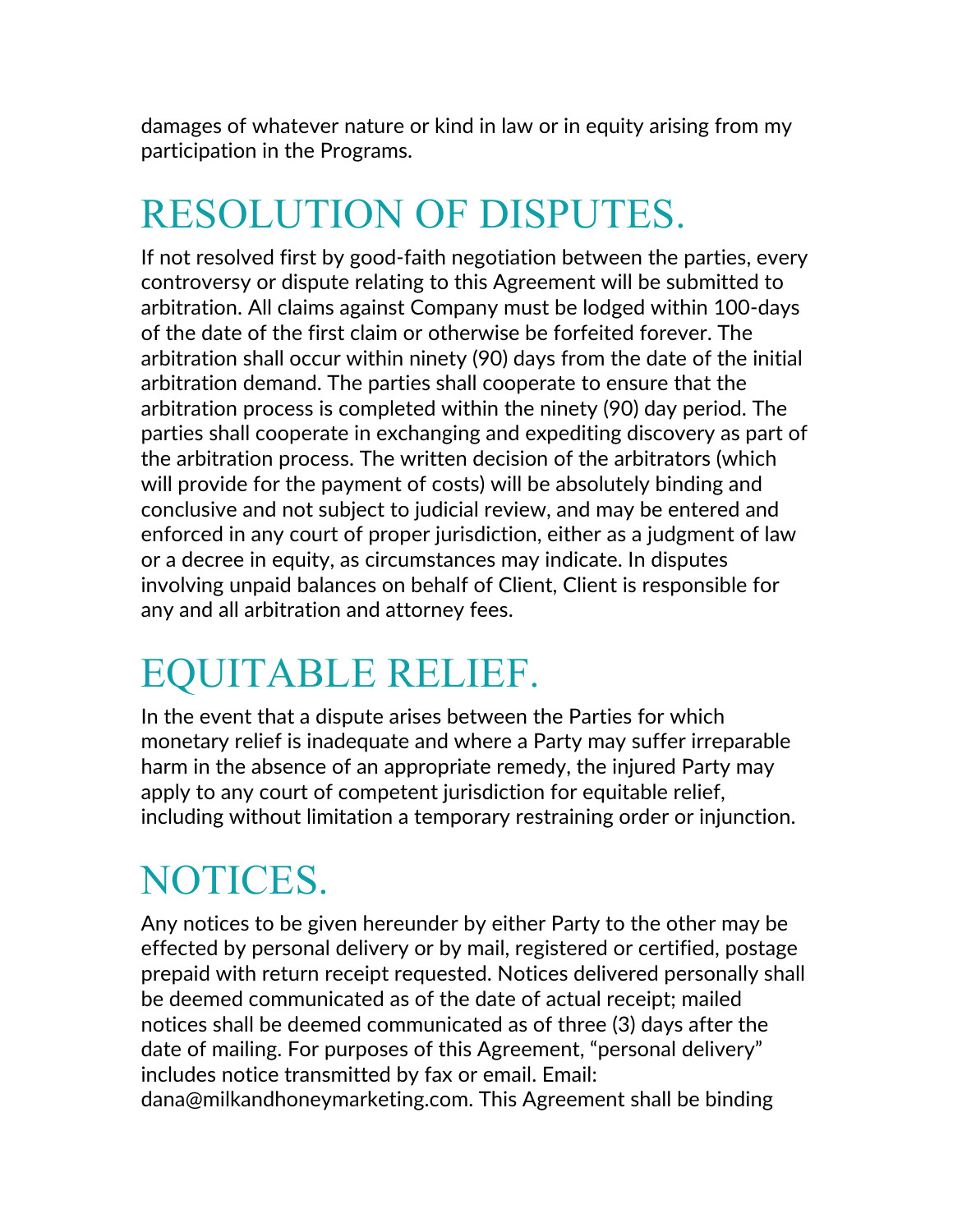upon and inure to the benefit of the parties hereto, their respective heirs, executors, administrators, successors and permitted assigns. Any breach or the failure to enforce any provision hereof shall not constitute a waiver of that or any other provision in any other circumstance. This Agreement constitutes and contains the entire agreement between the parties with respect to its subject matter, supersedes all previous discussions, negotiations, proposals, agreements and understandings between them relating to such subject matter. This Agreement shall be governed by and construed in accordance with the laws of the State of Nevada, United States of America.

#### Earnings disclaimer:

Every effort has been made to accurately represent this product and its potential.

This site and the products offered on this site are not associated, affiliated, endorsed, or sponsored by Facebook, nor have they been reviewed tested or certified by Facebook.

There is no guarantee that you will earn any money using the techniques and ideas in these materials. Examples in these materials are not to be interpreted as a promise or guarantee of earnings. Earning potential is entirely dependent on each client. We do not position this product as a "get rich scheme."

Any claims made of actual earnings or examples of actual results can be verified upon request. Your level of success depends on a large variety of factors. Since these factors differ according to individuals, we cannot guarantee your success or income level. Nor are we responsible for any of your actions.

Materials in our product and our website may contain information that includes or is based upon forward-looking statements within the meaning of the securities litigation reform act of 1995. Forward-looking statements give our expectations or forecasts of future events. You can identify these statements by the fact that they do not relate strictly to historical or current facts. They use words such as "anticipate," "estimate," "expect," "project," "intend," "plan," "believe," and other words and terms of similar meaning in connection with a description of potential earnings or financial performance.